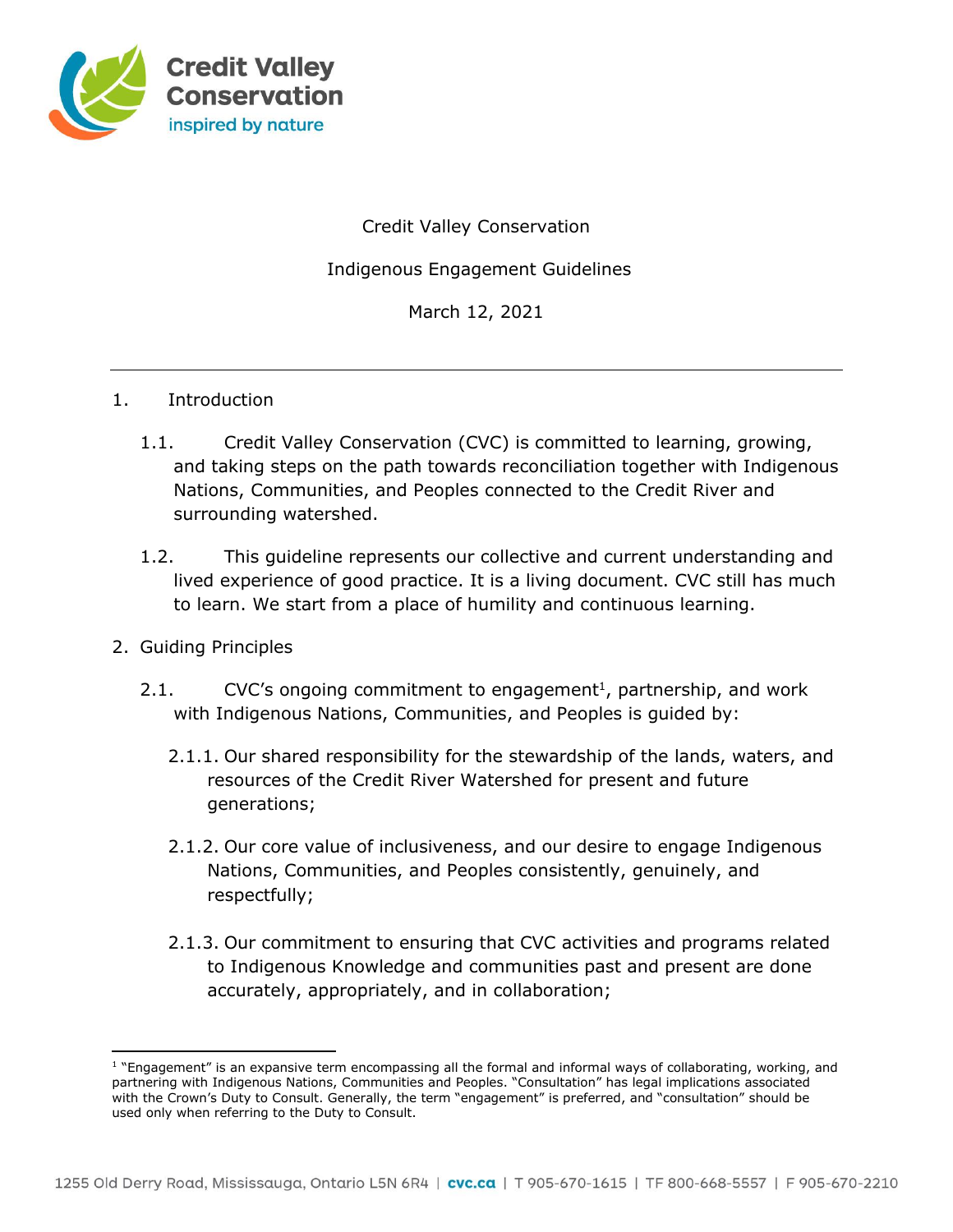- 2.1.4. Our support for advancing United Nations Declaration on the Rights of Indigenous Peoples<sup>2</sup> and the Calls to Action of the Truth and Reconciliation Commission;
- 2.1.5. Our responsibility to meet Crown-delegated procedural elements of its Duty to Consult and accommodate through acts of legislation affecting CVC projects;
- 2.1.6. Our corporate direction, including:
	- 2.1.6.1. Credit Valley Conservation's 2020-2022 Strategic Plan,
	- 2.1.6.2. Credit Valley Trail Strategy (CVT Strategic Direction 4 and CVT Indigenous Experience Plan),
	- 2.1.6.3. Conservation Areas Master Strategy (Principle #2, "Connect," Indigenous Engagement Plan, and Land Acquisition Plan).
- 3. Indigenous Nations, Communities, and Peoples with Expressed or Potential Interest in Engaging with CVC
	- 3.1. CVC recognizes that the Credit River Watershed and surrounding lands and waters are home to Indigenous Nations, Communities, and Peoples past and present, including:
		- 3.1.1. Mississaugas of the Credit First Nation (Treaty-holder: Treaties 14, 19, 22, and 23);
		- 3.1.2. Williams Treaties First Nations (Treaty-holder: Treaty 18, with the Chippewas of Lake Huron and Simcoe, ancestors of the Williams Treaties First Nations);
		- 3.1.3. Huron-Wendat First Nation, Six Nations of the Grand River First Nation, and Métis Nation;
		- 3.1.4. Individuals<sup>3</sup> identifying as Indigenous living in or near the watershed;

 $^2$  In 2007, the United Nations adopted The United Nations Declaration on the Rights of Indigenous Peoples (UNDRIP) affirming the rights of Indigenous peoples and recognizing their contribution to the common heritage of humankind. UNDRIP emphasizes that through diversity and richness of civilizations and cultures, Indigenous peoples are equal to all other peoples.

 $^3$  Note that individuals do not have same legal status as Indigenous Nations related to the Duty to Consult. Also note that even in the context of voluntary engagement individuals may or may not represent or have the authority to speak on behalf of the Indigenous Nation to which they belong.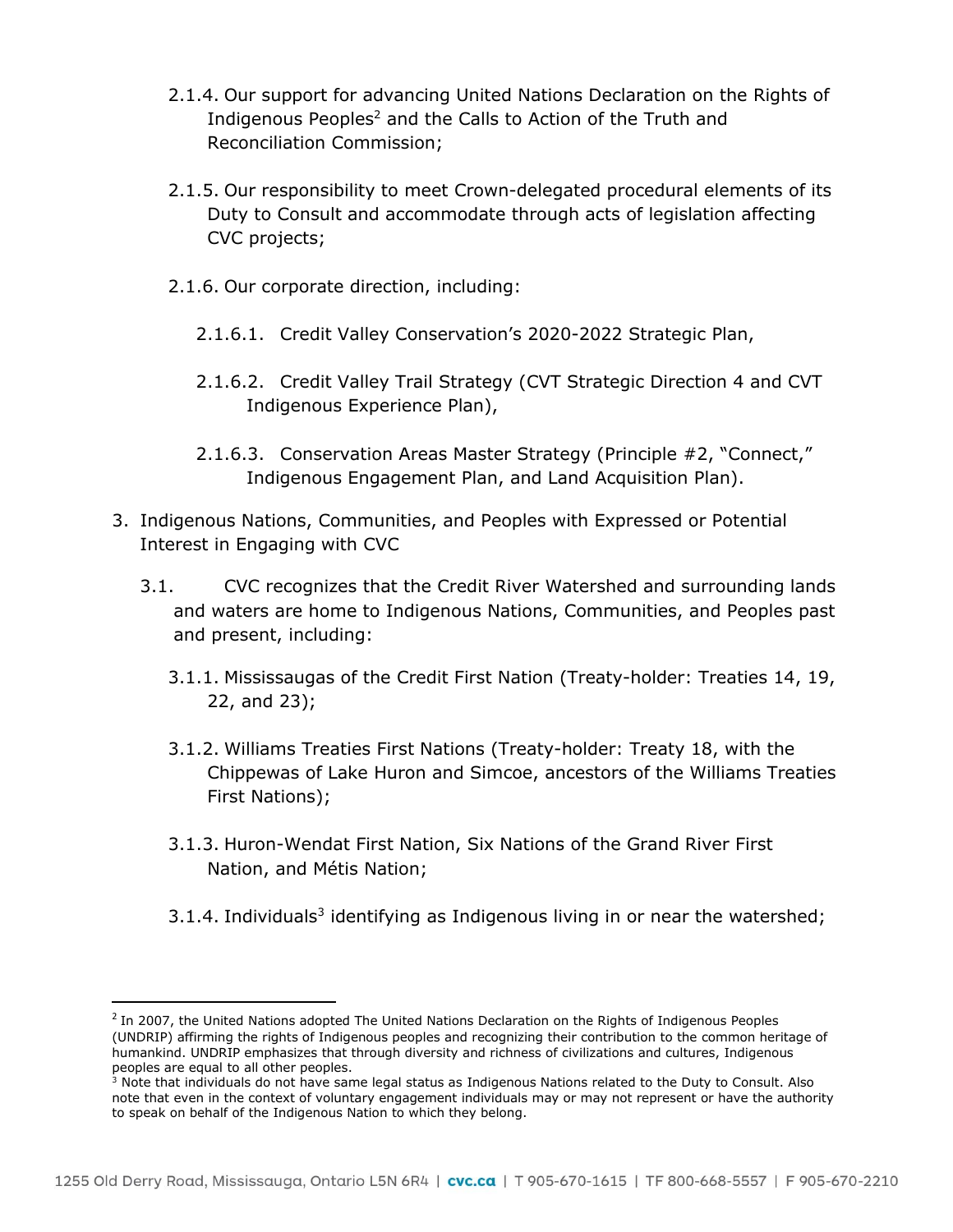- 3.1.5. Individuals identifying as Indigenous and interested in the stewardship of land and water and activities of CVC within the watershed.
- 4. Opportunities for Engagement
	- 4.1. CVC acknowledges that, as a community-based environmental organization, we actively seek opportunities to engage a diversity of communities, organizations, governments, and individuals in our work, including the Indigenous Nations, Communities, and Peoples identified above. Throughout our work, CVC has identified opportunities to enhance, increase, or initiate engagement with Indigenous Nations, Communities and Peoples. These opportunities for engagement include but are not limited to:
		- 4.1.1. Conservation Areas developing the Conservation Areas Master Strategy Indigenous Engagement Plan;
		- 4.1.2. Credit Valley Trail supporting the Indigenous Roundtable and recommendations from the Indigenous Engagement Plan, including future programming and placemaking along the trail;
		- 4.1.3. Education integration of Indigenous Knowledge and perspectives in programming for different audiences;
		- 4.1.4. Public engagement CVC attendance at Indigenous events and other Indigenous-led activities within and beyond our jurisdiction;
		- 4.1.5. Indigenous Knowledge supporting the integration of Indigenous Knowledge into CVC's monitoring, restoration and management, studies and plans that advance our understanding of the Credit River Watershed;
		- 4.1.6. Ceremony attending or integrating ceremony into CVC activities when appropriate;
		- 4.1.7. Training supporting CVC staff education and training and internal communications on Indigenous topics;
		- 4.1.8. Communications hosting a webpage outlining CVC's work engaging with Indigenous Peoples;
		- 4.1.9. The Duty to Consult<sup>4</sup> The Crown, in right of the Federal Government or Province, may delegate procedural elements of its Duty to Consult to

<sup>4</sup> "The Duty to Consult is owed to First Nations, Inuit and Métis communities whose potential or established rights may be affected by contemplated Crown conduct. While an Indigenous group can designate an individual to represent it in consultations, individuals are generally not entitled to be consulted separately. That distinction was elaborated upon in Beckman v. Little Salmon/Carmacks First Nation (Little Salmon/Carmacks), where the Supreme Court determined that an individual member of Little Salmon/Carmacks First Nation "was not, as an individual, a necessary party to the consultation," although that individual benefited from the collective interest of the First Nation.23" [https://lop.parl.ca/sites/PublicWebsite/default/en\\_CA/ResearchPublications/201917E](https://lop.parl.ca/sites/PublicWebsite/default/en_CA/ResearchPublications/201917E)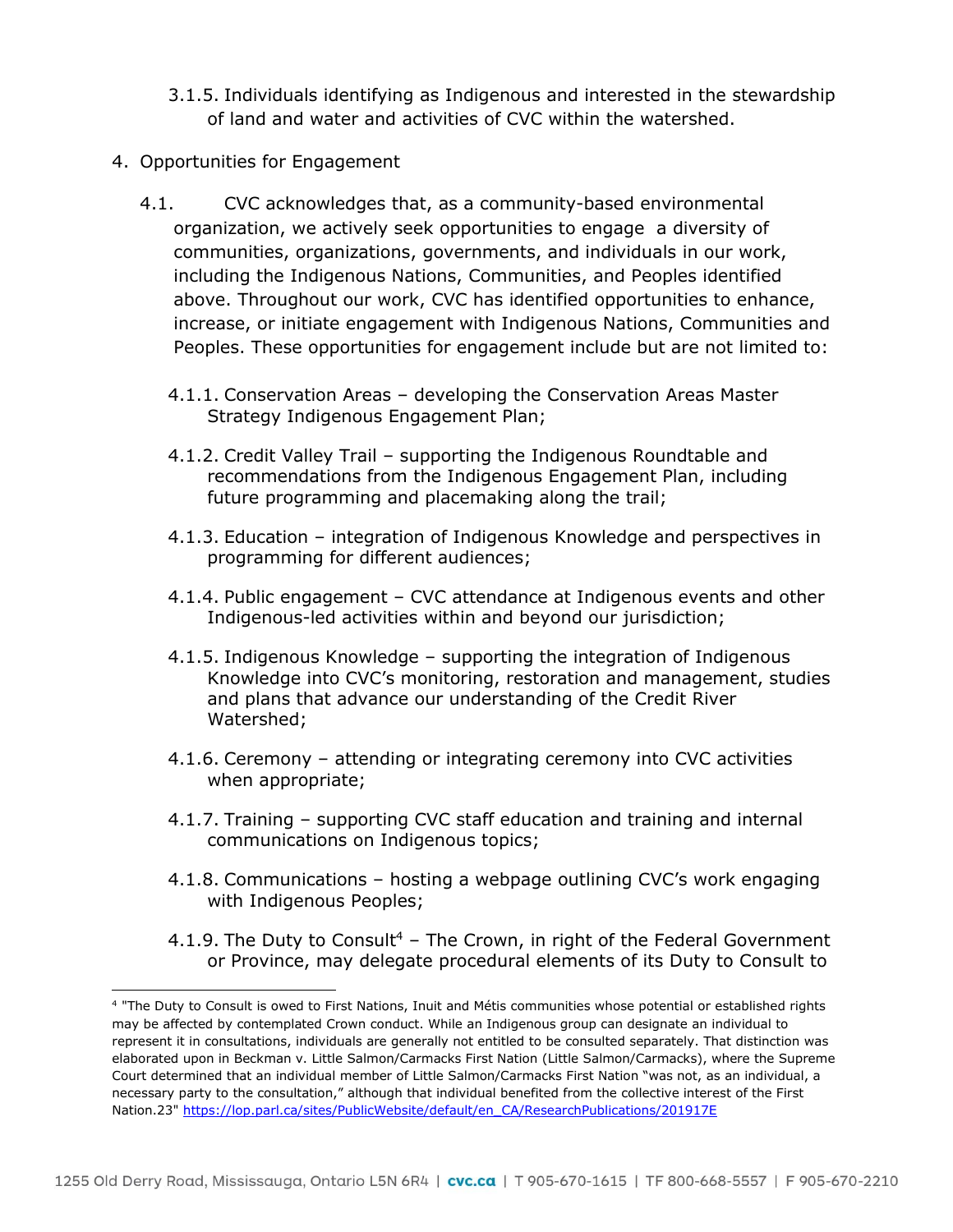other agencies or development project proponents. This is done under various acts of legislation (e.g. the Environmental Assessment Act, see **Appendix A**), but the ultimate duty rests always with the Crown. CVC, as a non-Crown entity,<sup>5</sup> will faithfully carry out its obligations for consultation and accommodation which may be delegated for specific projects from time to time, as part of the permitting process under Federal or Provincial legislation, and may choose to voluntarily go above and beyond basic legal requirements in doing so;

- 4.1.10. Corporate coordination ongoing coordination and communication across teams and departments via the Indigenous Engagement Working Group, including facilitating CVC attendance at Indigenous-led events, supporting CVC Indigenous engagement activities, and the development and review of these Guidelines.
- 5. Specific Guidelines
	- 5.1. Land Acknowledgement Guideline
		- *5.1.1.* CVC will accurately, respectfully, and appropriately acknowledge the past and enduring presence of Indigenous Peoples in the Credit River Watershed.
		- *5.1.2.* CVC's Board of Directors approved (April 2017) an Indigenous Land Acknowledgement that was developed through engagement with Indigenous partners. Through additional engagement, learning, and lived experience, that Acknowledgement and accompanying directions have been modified and the following Land Acknowledgement and accompanying directions supersede the 2017 Acknowledgement:

## *Land Acknowledgement*

*We acknowledge that the land on which we gather, and the entire Credit River Watershed, is part of the Treaty Lands and Territory of the Mississaugas of the Credit First Nation.* 

*[Specifically, this land is part of Treaty:* 

- *No. 14, the Head of the Lake Treaty,*
- *No. 19, the Ajetance Treaty,*
- *Nos. 22 and 23, 12 Mile Creek, 16 Mile Creek, and Credit River Reserves*

<sup>5</sup> Conservation Authorities do not have an independent authority or legal obligation as the Crown; jurisprudence and the position of Municipalities supports this.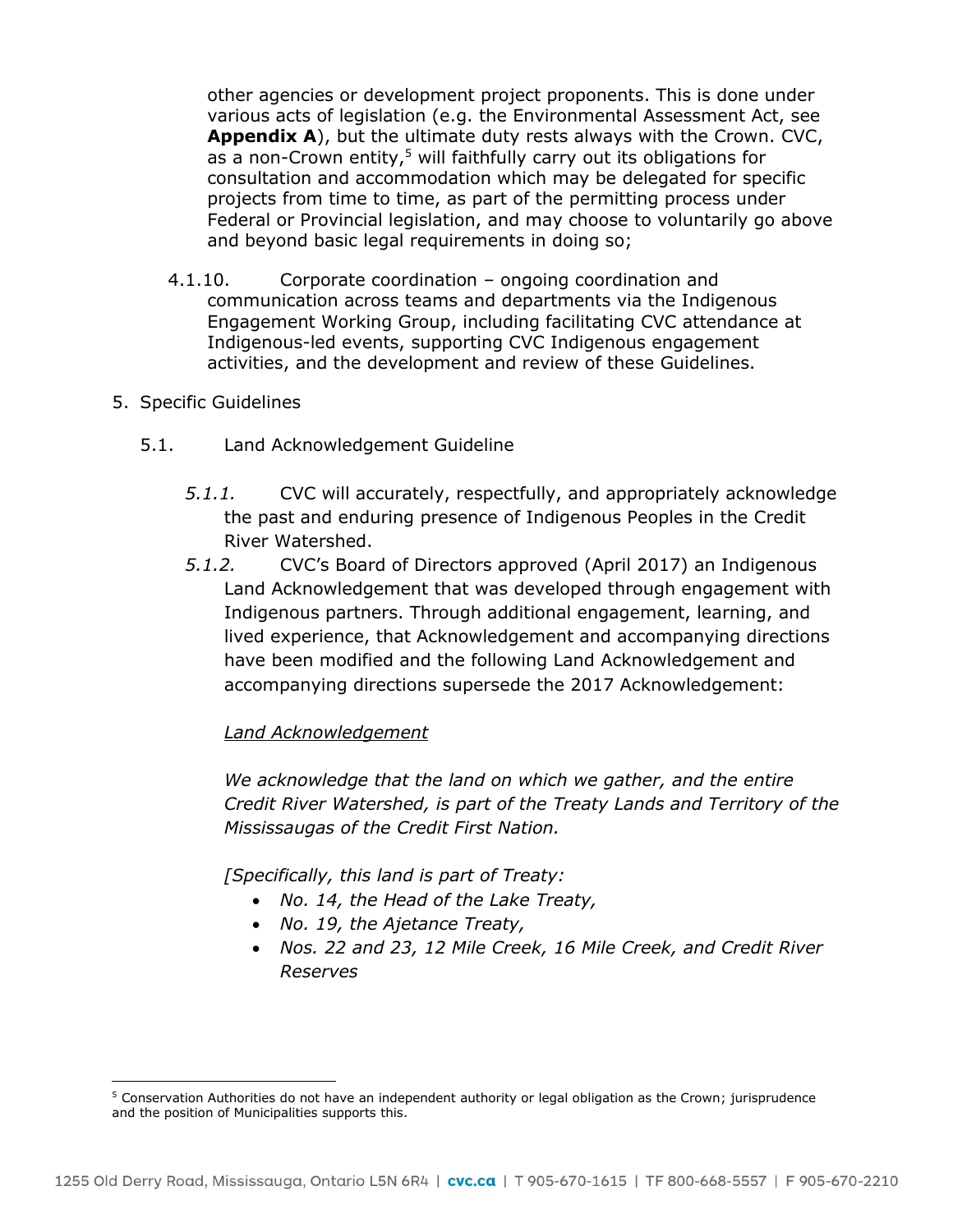• *No. 18, the Lake Simcoe-Nottawasaga Treaty with the Chippewas of Lake Huron and Simcoe, ancestors of the Williams Treaties First Nations.]<sup>6</sup>*

*The Credit River Watershed is also part of the traditional territory of the Huron-Wendat and Haudenosaunee, and home to many First Nations, Métis, and Inuit Peoples today.* 

*Treaties made with Indigenous Peoples are enduring and include responsibilities for both parties. We affirm that this land and water is our common source of life and we must all share responsibility for its care and stewardship for now and future generations;* 

- 5.1.2.1. The purpose of the Acknowledgement is to respectfully and meaningfully acknowledge all Indigenous Peoples and their close connection to the land and water of ancestral inhabitation;
- 5.1.2.2. The Acknowledgement shall be used at appropriate times so as not to diminish its importance (see **Appendix B**);
- 5.1.2.3. The Acknowledgement can be delivered orally or written (e.g. printed on park signage or displayed by electronic means;
- 5.1.2.4. The approved wording above need not be recited verbatim but the spirit of the Acknowledgement should be meaningfully and genuinely given in the context of the program, event or work that is being done, when possible also acknowledging current or relevant projects, initiatives, or partnerships, while preserving the accuracy of the statements contained therein;
- 5.1.2.5. Specific staff should be delegated to deliver the Acknowledgement and those staff should undertake mandatory training before delivering the Acknowledgement.
- 5.2. Honorarium, Compensation, and Gift-giving Guideline
	- 5.2.1. CVCs will consistently and fairly compensate Indigenous Peoples for their participation in a variety of engagement activities.

<sup>6</sup> This section in parentheses with Treaty numbers and names is to be modified and read as appropriate – staff delivering the acknowledgement at a specific site should determine the specific Treaty on that site based on GIS layer treaty boundaries.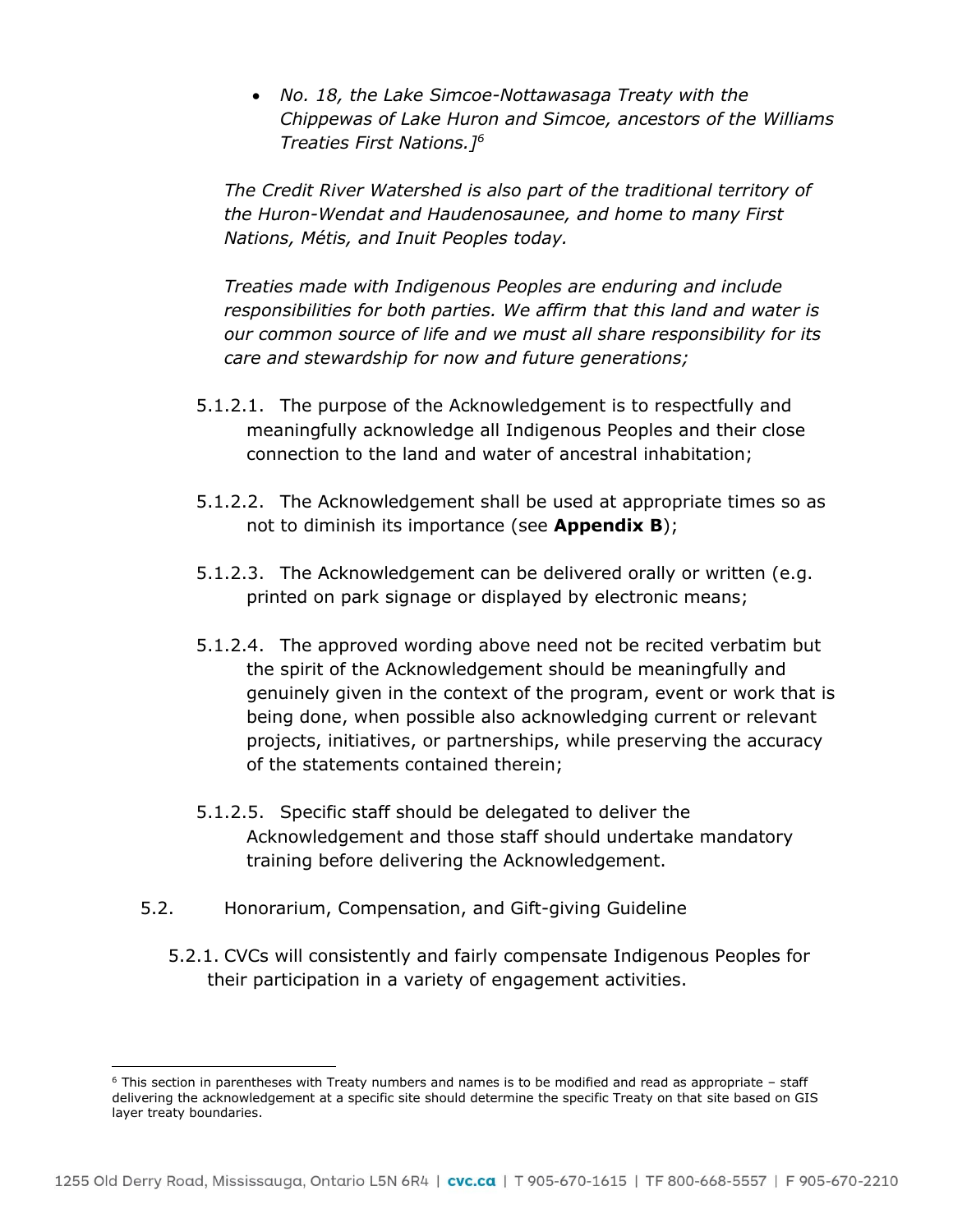- 5.2.2. Guidelines for honorariums, compensation, and gift-giving related to Indigenous engagement are as follows (see **Appendix C** for more information related to general engagement good practices):
	- 5.2.2.1. Honoraria: it is good practice to ask in advance if an honorarium is appropriate or necessary for participation in meetings, ceremony, or other activities, and if so an appropriate and fair honorarium should be paid;
	- 5.2.2.2. Mileage: when appropriate, mileage should be compensated at the corporate rate;
	- 5.2.2.3. Other compensation: if an Indigenous consultant<sup>7</sup> or individual acting on behalf of a privately-owned business is retained for participation in meetings, ceremony, or other activities an invoice shall be requested;
- 5.2.2.4. For guidance related to any other non-monetary compensation or gifts (such as tobacco), ask first for guidance from the Indigenous Elder/Knowledge Keeper or acknowledged Indigenous leader in the group.
- 5.3. Project Consultation Guideline
	- 5.3.1. CVC will generally conduct project consultation based on the  $\alpha$  consultation or engagement guidelines $^8$  issued by impacted or potentially impacted Indigenous Nations noted above:
		- 5.3.1.1. Duty to Consult: For any proposed development or action ("project") on CVC-owned or managed property (including land and water), or where CVC is the project proponent, that may impact Indigenous or Treaty Rights and is triggered by legislation in **Appendix A:**
			- 5.3.1.1.1.1. CVC will faithfully undertake the delegated Duty to Consult based on guidance from the Crown and impacted Indigenous Nations;

 $^7$  Generally, staff should exercise due diligence when selecting Indigenous consultants and seek advice from the Indigenous Engagement Working Group.

<sup>&</sup>lt;sup>8</sup> As of the date of approval of this Guideline.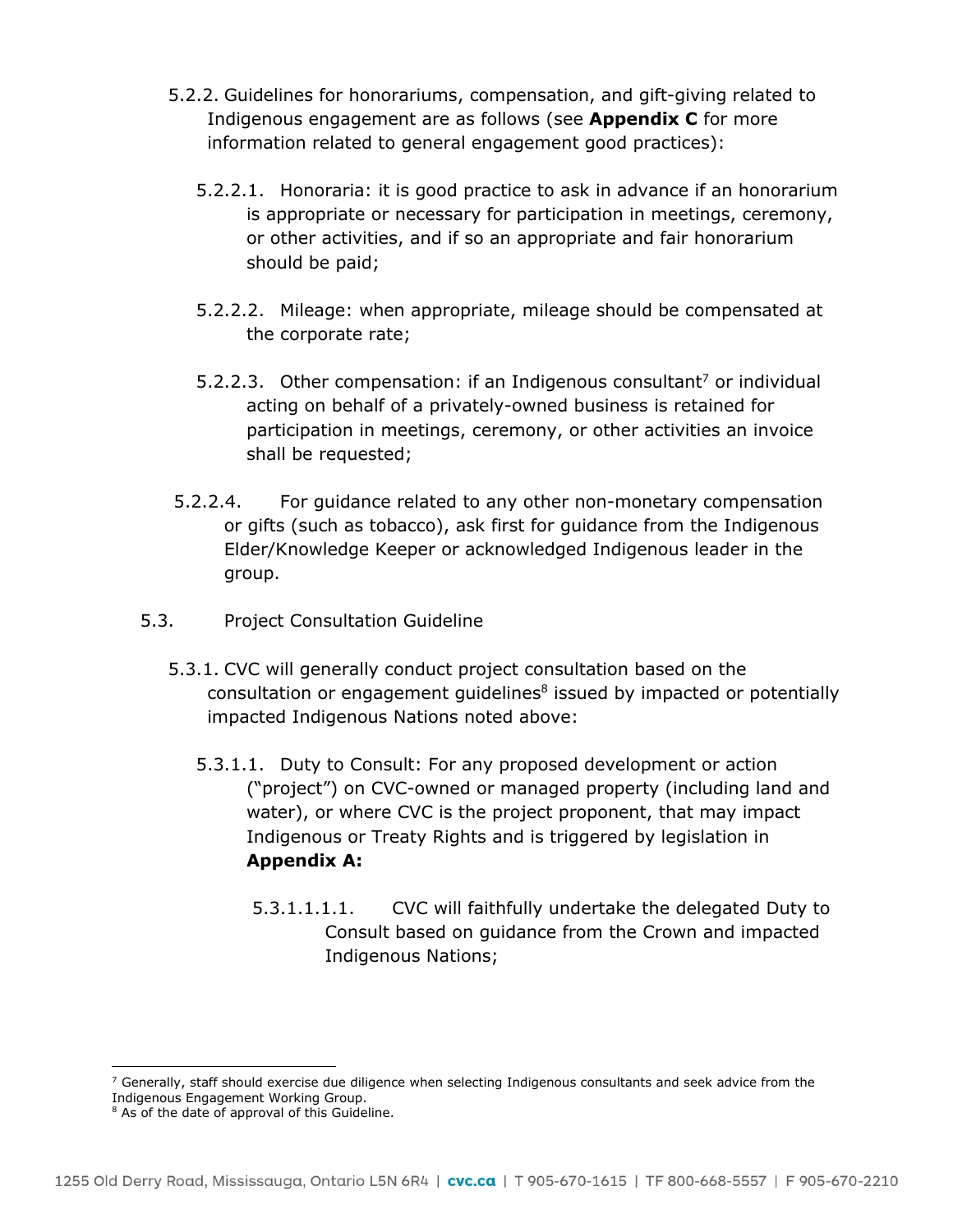- 5.3.1.1.1.2. CVC will undertake consultation activities with impacted Indigenous Nations as appropriate to the specific project;
- 5.3.1.1.1.3. Specific consultation activities will be based on the context of the project and the impacted or potentially impacted Indigenous Nations, considering both the potential impact of the project and strength of claim of the Indigenous Nation (see **Appendix D**);
- 5.3.1.2. Voluntary project engagement: CVC will generally seek out voluntary engagement opportunities and relationship-building activities above and beyond the delegated Duty to Consult with impacted or potentially impacted Indigenous Nations, including:
	- 5.3.1.2.1. CVC will compile and present an annual Project List of upcoming and ongoing projects for information to the Mississaugas of the Credit First Nation Department of Consultation and Accommodation (DOCA) as part of our existing and ongoing commitment to relationship building;
	- 5.3.1.2.2. The annual Project List may be circulated to other interested Indigenous Nations based on the context of the project(s);
	- 5.3.1.2.3. The annual Project List for the coming year will be compiled and presented by September for timely review; CVC may also present the Project List to Mississaugas of the Credit First Nation Band Council if requested;
	- 5.3.1.2.4. Following review of the Project List, CVC and DOCA will share feedback and discussion on voluntary engagement processes for the upcoming year;
- 5.3.1.3. Record keeping: In all cases, CVC (project manager or engagement lead or lead consultant) will keep a full Record of Consultation and communication related to the project.
- 6. Other Recommendations
	- 6.1. CVC should develop and implement mandatory training for any CVC staff delivering the Land Acknowledgement;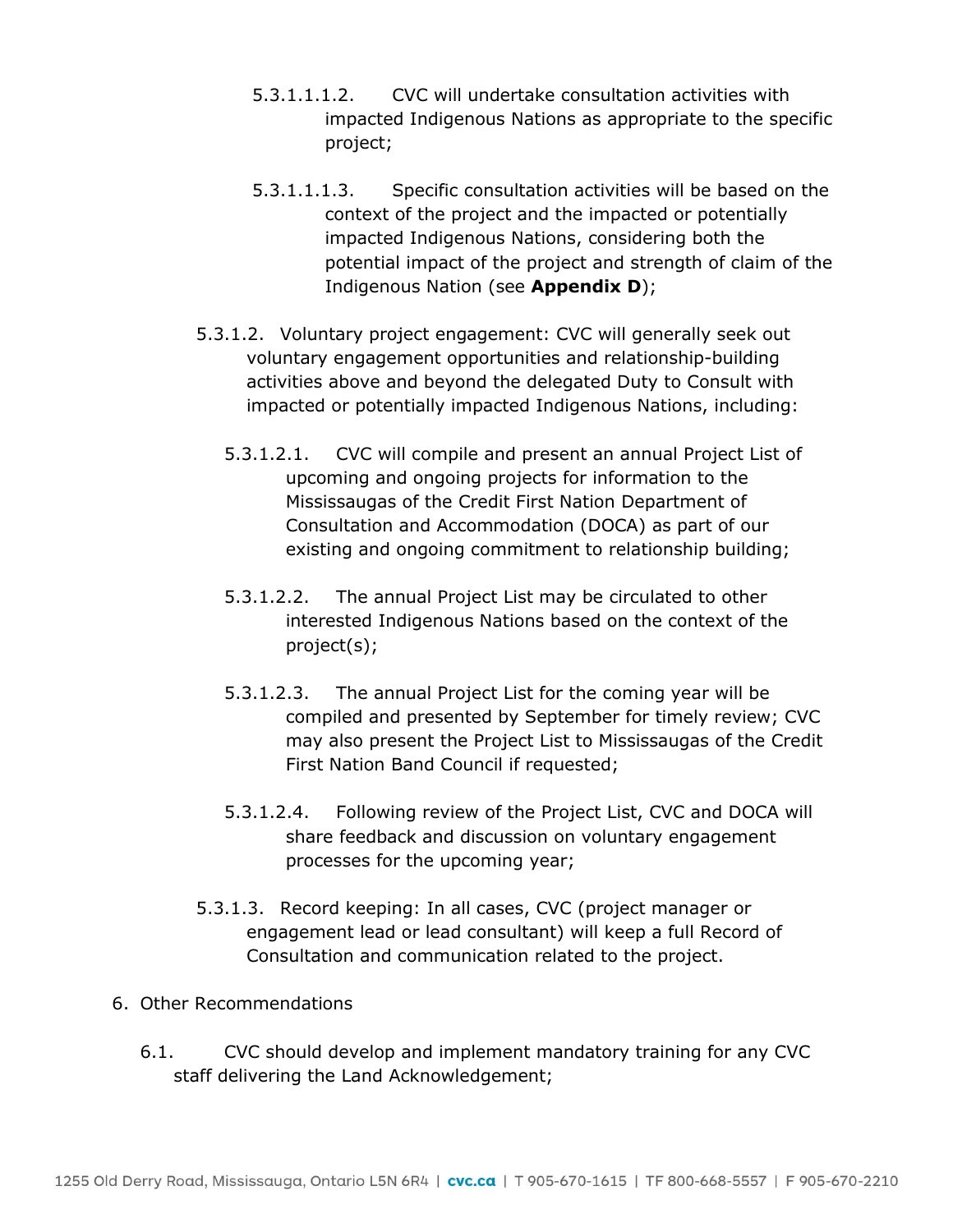- 6.2. CVC should support the formation of an Elders' Circle to provide ongoing advice and guidance related to Indigenous engagement for CVC, building on CVC's growing experience participating in indigenous-led committees, groups, meetings, and other governance structures (e.g. Credit Valley Trail Indigenous Roundtable);
- 6.3. These Guidelines, developed by CVC staff, have been and should continue to be reviewed and informed by engagement with Indigenous Nations, Communities, and/or Peoples;
- 6.4. These Guidelines should be endorsed by the Board of Directors, with subsequent revisions approved by CAO/Directors. The Guidelines should be reviewed and updated by the Indigenous Engagement Working Group at minimum every two years, or as required by changes in policy or legislation.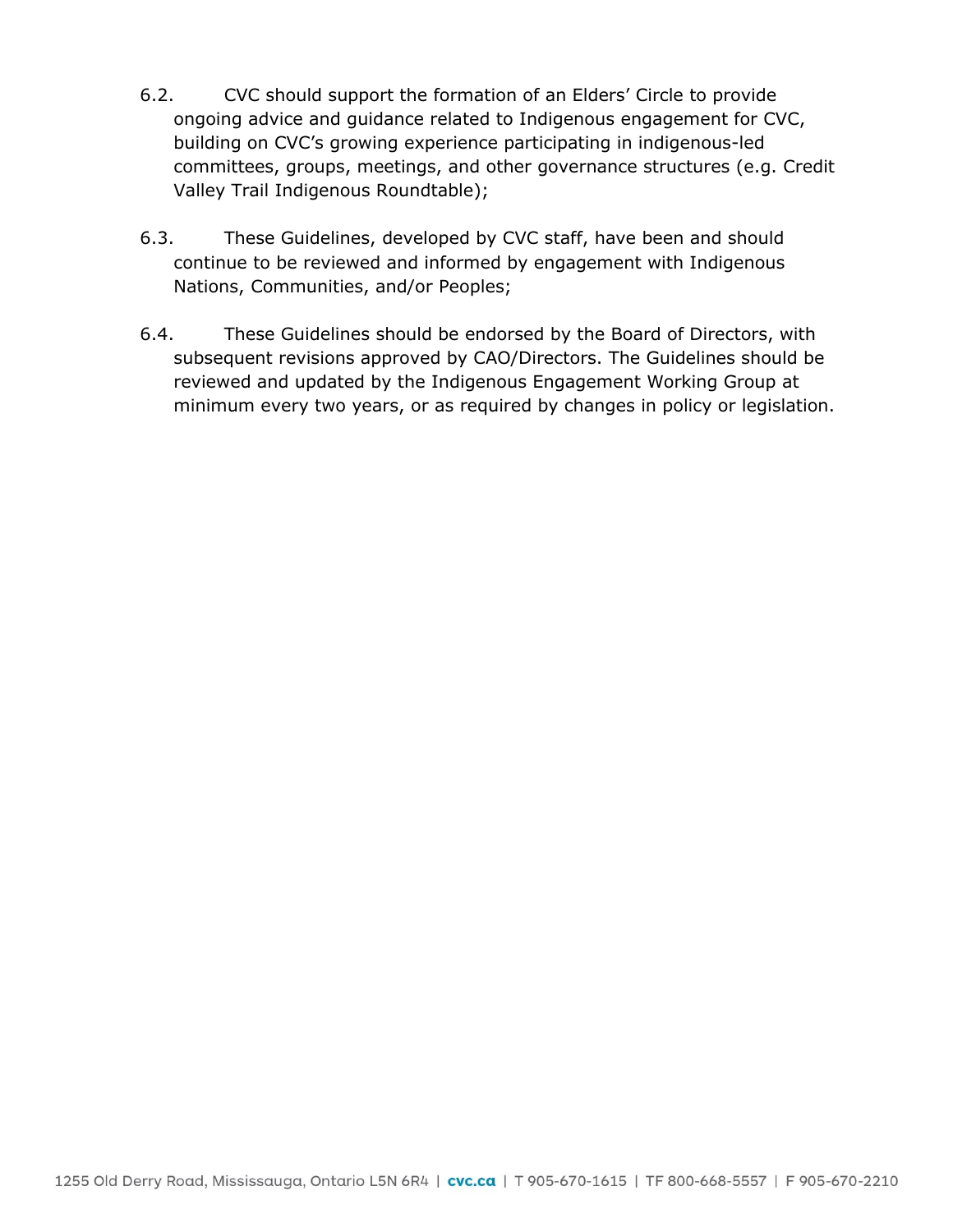

## **Appendix A: Relevant Legislation**

| <b>Government of Canada (Federal Crown)</b> |                                                                                                                                                                                                                                                                                                                                                                                     |  |  |  |  |
|---------------------------------------------|-------------------------------------------------------------------------------------------------------------------------------------------------------------------------------------------------------------------------------------------------------------------------------------------------------------------------------------------------------------------------------------|--|--|--|--|
| Legislation <sup>9</sup>                    | <b>Guidance or Delegated Element of Crown's Duty to</b><br><b>Consult and Accommodate<sup>10</sup></b>                                                                                                                                                                                                                                                                              |  |  |  |  |
| Canadian<br>Environmental<br>Assessment Act | Projects under Federal legislative jurisdiction requiring an<br>Environmental Assessment (as designated under Regulations<br>Designating Physical Activities - Oil/Gas, Rail, Marine,<br>Nuclear, etc.) may require proponents to undertake<br>procedural elements of the Crown's Duty to Consult and<br>Accommodate.                                                               |  |  |  |  |
| <b>Fisheries Act</b>                        | Authorizations under the Fisheries Act require that adverse<br>effects of decisions on the rights of Indigenous peoples of<br>Canada are considered. In determining impacts, the<br>Department of Fisheries and Oceans may use consultation<br>processes and accommodation measures carried out by its<br>partners to assist it in meeting its commitments and<br>responsibilities. |  |  |  |  |
| Canadian Navigable<br><b>Waters Act</b>     | Certain major projects affecting listed navigable waters (i.e.<br>Lake Ontario) require authorizations from Transport Canada.<br>If a proposed work triggers the legal duty to consult with<br>Indigenous groups, proponents may need to provide detailed<br>information necessary to ensure consultations are adequate.                                                            |  |  |  |  |

*Other Federal Legislation affecting CVC with no specific delegated Duty to Consult currently identified:* 

- Canadian Environmental Protection Act Species at Risk Act
	-
- Migratory Birds Convention Act

<sup>&</sup>lt;sup>9</sup> See AMO paper on municipal role in delegated duty to consult and accommodate: [https://www.amo.on.ca/AMO-](https://www.amo.on.ca/AMO-PDFs/Reports/2019/AMO-Discussion-Paper-Municipal-Governments-and-the.aspx)[PDFs/Reports/2019/AMO-Discussion-Paper-Municipal-Governments-and-the.aspx](https://www.amo.on.ca/AMO-PDFs/Reports/2019/AMO-Discussion-Paper-Municipal-Governments-and-the.aspx) 

<sup>&</sup>lt;sup>10</sup> Note that this information has not been provided for all relevant legislation at this time. Additional information will be added as necessary.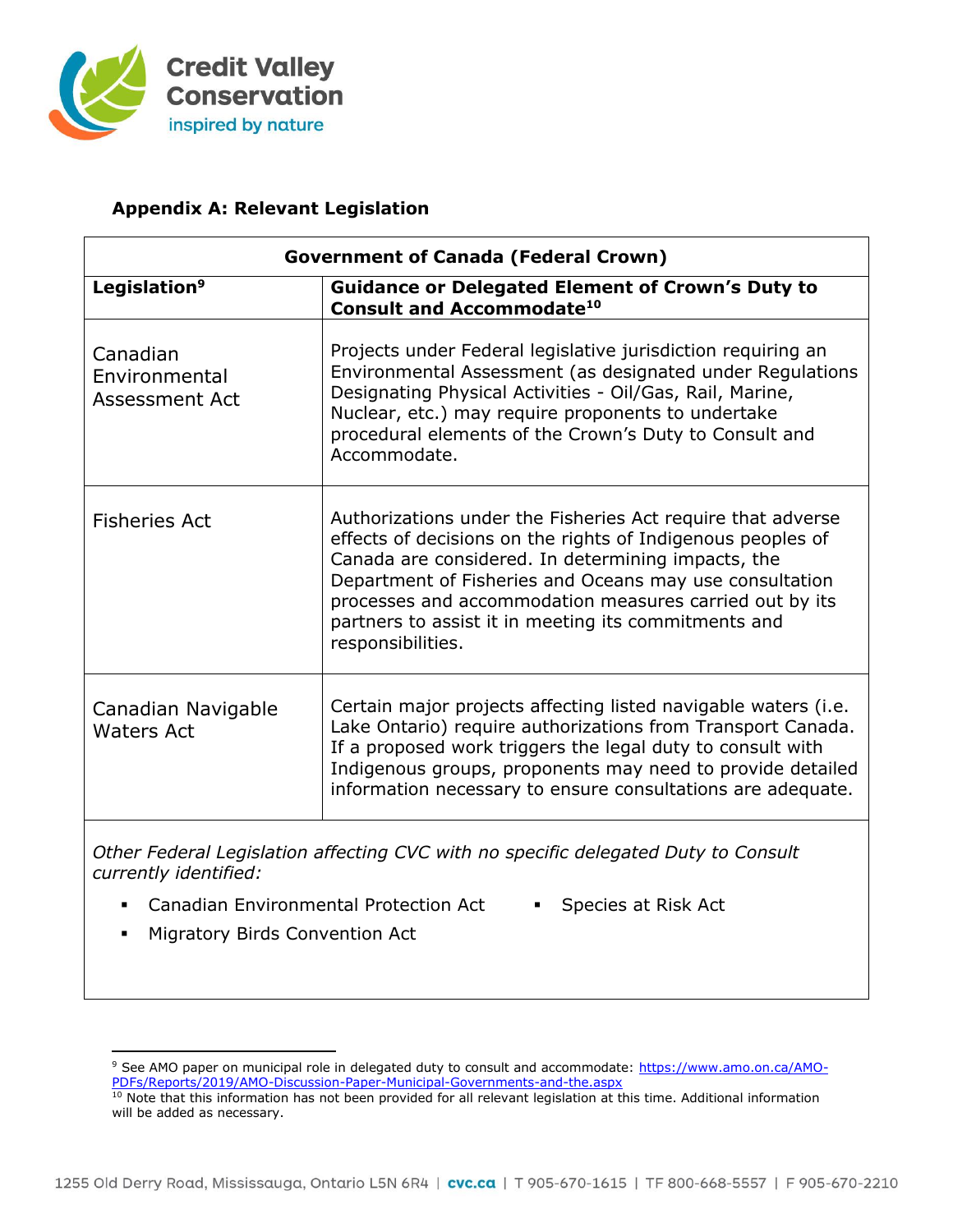| <b>Province of Ontario (Provincial Crown)</b> |                                                                                                                                                                                                                                                                                                                                                                                                                                                                                                                                                                                                                                                                                                                                                                                                                                                                                                                                                     |  |  |  |
|-----------------------------------------------|-----------------------------------------------------------------------------------------------------------------------------------------------------------------------------------------------------------------------------------------------------------------------------------------------------------------------------------------------------------------------------------------------------------------------------------------------------------------------------------------------------------------------------------------------------------------------------------------------------------------------------------------------------------------------------------------------------------------------------------------------------------------------------------------------------------------------------------------------------------------------------------------------------------------------------------------------------|--|--|--|
| Legislation <sup>11</sup>                     | <b>Guidance or Delegated Element of Crown's Duty to</b><br><b>Consult and Accommodate<sup>12</sup></b>                                                                                                                                                                                                                                                                                                                                                                                                                                                                                                                                                                                                                                                                                                                                                                                                                                              |  |  |  |
| <b>Provincial Policy</b><br>Statement         | Part IV: "The Province's rich cultural diversity is one of its<br>distinctive and defining features. Indigenous communities<br>have a unique relationship with the land and its resources,<br>which continues to shape the history and economy of the<br>Province today. Ontario recognizes the unique role<br>Indigenous communities have in land use planning and<br>development, and the contribution of Indigenous<br>communities' perspectives and traditional knowledge to land<br>use planning decisions. The Province recognizes the<br>importance of consulting with Aboriginal communities on<br>planning matters that may affect their section 35 Aboriginal<br>or treaty rights. Planning authorities are encouraged to build<br>constructive, cooperative relationships through meaningful<br>engagement with Indigenous communities to facilitate<br>knowledge-sharing in land use planning processes and<br>inform decision-making." |  |  |  |
|                                               | 1.2.2: "Planning authorities shall engage with Indigenous<br>communities and coordinate on land use planning matters."<br>2.6.5: "Planning authorities shall engage with Indigenous<br>communities and consider their interests when identifying,<br>protecting and managing cultural heritage and<br>archaeological resources."<br>4.3: "4.3 This Provincial Policy Statement shall be<br>implemented in a manner that is consistent with the<br>recognition and affirmation of existing Aboriginal and treaty<br>rights in section 35 of the Constitution Act, 1982."                                                                                                                                                                                                                                                                                                                                                                             |  |  |  |
| Environmental<br>Assessment Act               | Consultation with relevant Indigenous communities by a<br>proponent is required for projects under an Individual or<br>Class Environmental Assessment (EA). The Conservation<br>Ontario Class EA for Remedial Flood and Erosion Control<br>Projects (June 2013) contains direction for Conservation<br>Authorities on Indigenous consultation expectations.                                                                                                                                                                                                                                                                                                                                                                                                                                                                                                                                                                                         |  |  |  |

<sup>&</sup>lt;sup>11</sup> See AMO paper on municipal role in delegated duty to consult and accommodate: [https://www.amo.on.ca/AMO-](https://www.amo.on.ca/AMO-PDFs/Reports/2019/AMO-Discussion-Paper-Municipal-Governments-and-the.aspx)[PDFs/Reports/2019/AMO-Discussion-Paper-Municipal-Governments-and-the.aspx](https://www.amo.on.ca/AMO-PDFs/Reports/2019/AMO-Discussion-Paper-Municipal-Governments-and-the.aspx) 

 $12$  Note that this information has not been provided for all relevant legislation at this time. Additional information will be added as necessary.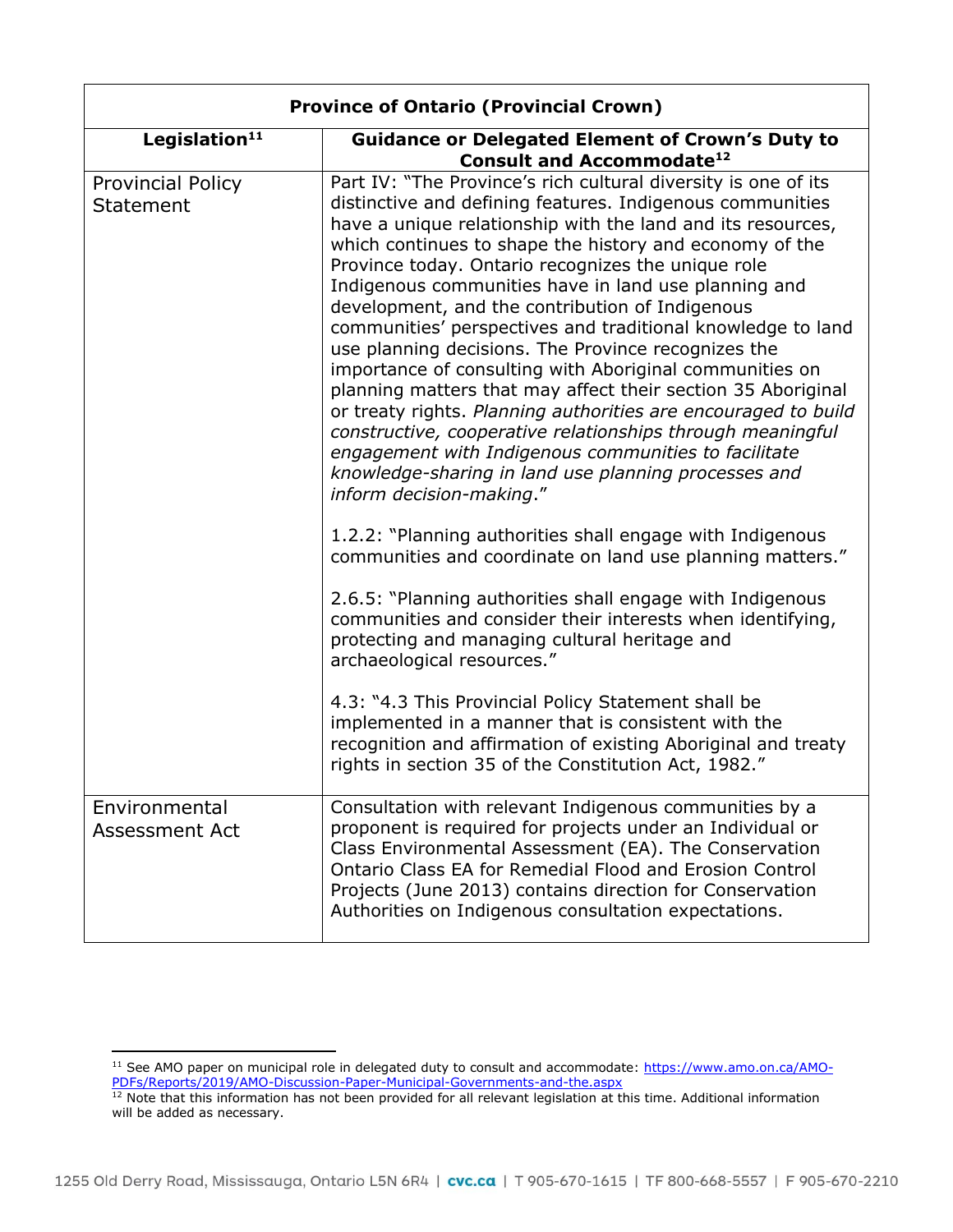| <b>Public Lands Act</b>                                                               | For work affecting Crown Lands, including the beds of<br>navigable bodies of water, a Work Permits under the PLA are<br>required from the Ministry of Natural Resources and<br>Forestry. Policy guidance for Work Permits ensures that the<br>obligations for Duty to Consult must be met prior to<br>issuance.                                                                             |  |  |  |
|---------------------------------------------------------------------------------------|---------------------------------------------------------------------------------------------------------------------------------------------------------------------------------------------------------------------------------------------------------------------------------------------------------------------------------------------------------------------------------------------|--|--|--|
| Lakes and Rivers<br><b>Improvement Act</b>                                            | Applications for approvals under the LRIA may trigger the<br>Crown's duty to consult. The Crown may delegate certain<br>procedural aspects of its duty to consult to LRIA applicants.<br>Applicants are encouraged to work closely with the Ministry<br>when seeking LRIA approvals and to engage local First<br>Nations and Métis communities as early as possible in<br>project planning. |  |  |  |
| <b>Clean Water Act</b>                                                                | It is the Provincial Government's intention to mandate that<br>Source Protection Committees consult with<br>First Nation communities in their source protection areas and<br>solicit their participation in the process,<br>either through working groups or as members of the Source<br>Protection Committee.                                                                              |  |  |  |
| Crown Forestry<br>Sustainability Act                                                  | The Forest Management Planning Manual provides direction<br>on First Nation and Metis involvement and consultation in<br>forest management planning on designated management<br>units in Ontario's Crown forests.                                                                                                                                                                           |  |  |  |
| Other Provincial Legislation affecting CVC with no specific delegated Duty to Consult |                                                                                                                                                                                                                                                                                                                                                                                             |  |  |  |

*Other Provincial Legislation affecting CVC with no specific delegated Duty to Consult currently identified:* 

- Environmental Protection Act Endangered Species Act
- 
- Fish and Wildlife Conservation Act Conservation Land Act
- Pesticides Act Drainage Act
- Nutrient Management Act Ontario Heritage Act
- 
- Niagara Escarpment Planning and Development Act
- 
- Safe Drinking Water Act Ontario Water Resources Act
	-
	-
	-
- Greenbelt Act & Greenbelt Plan Oak Ridges Moraine Conservation Act

NOTE: The Province of Ontario maintains draft guidelines entitled: "Draft guidelines for ministries on consultation with Aboriginal peoples related to Aboriginal rights and treaty rights:" [https://www.ontario.ca/page/draft-guidelines-ministries](https://www.ontario.ca/page/draft-guidelines-ministries-consultation-aboriginal-peoples-related-aboriginal-rights-and-treaty)[consultation-aboriginal-peoples-related-aboriginal-rights-and-treaty](https://www.ontario.ca/page/draft-guidelines-ministries-consultation-aboriginal-peoples-related-aboriginal-rights-and-treaty) 

These draft guidelines date from 2006 and contain no specific guidance for agencies or municipalities in any delegated duty.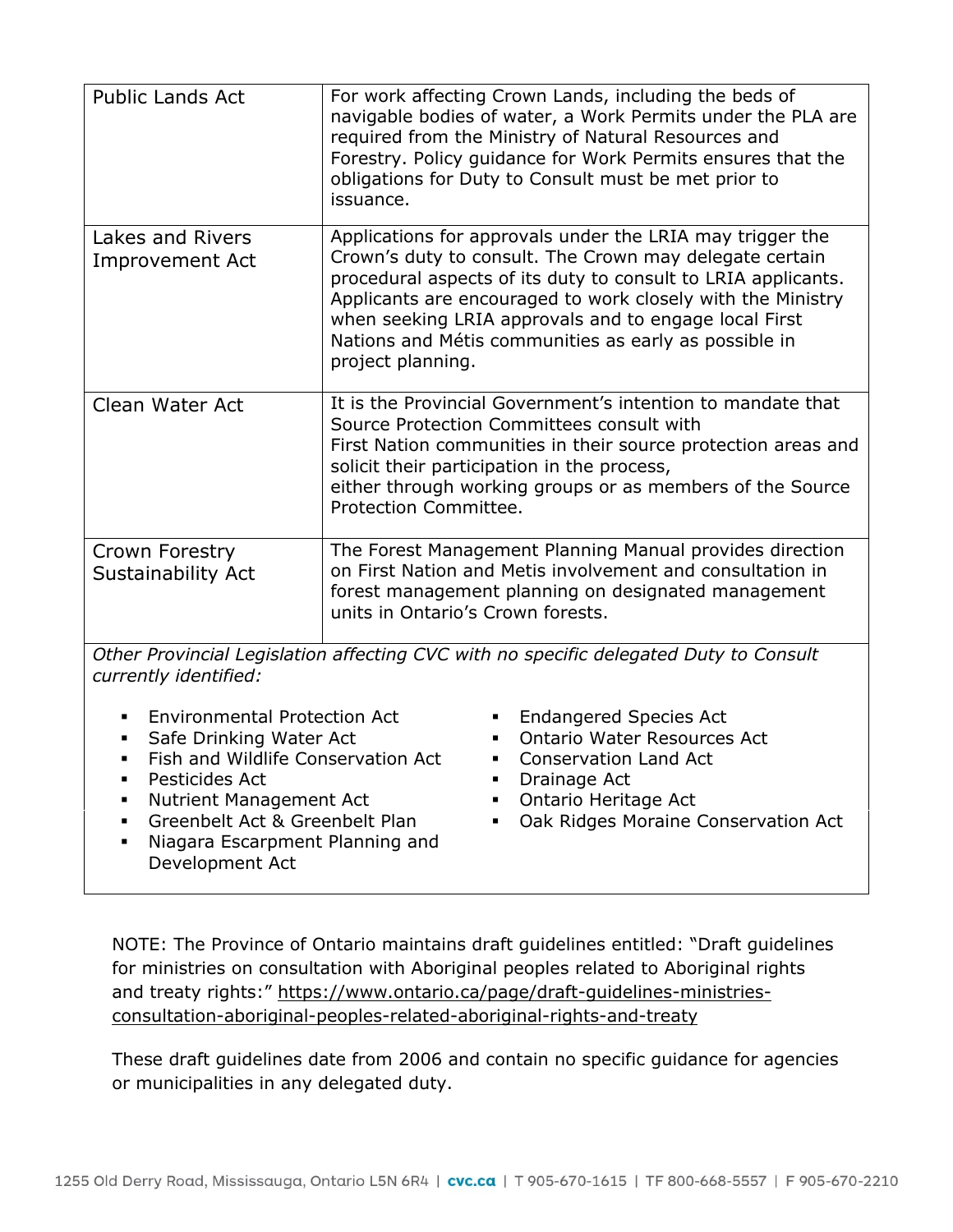# **Appendix B: Guidelines for use of the Land Acknowledgement**

| <b>Event</b>                                    | <b>Yes</b> | <b>No</b> | <b>Maybe</b>       | <b>Comment/Explanation</b>                                                                                                 |  |
|-------------------------------------------------|------------|-----------|--------------------|----------------------------------------------------------------------------------------------------------------------------|--|
| <b>Type/Place</b>                               |            |           |                    |                                                                                                                            |  |
| <b>Public Meeting</b>                           | X          |           |                    | CVC Board AGM; Formal public meeting<br>not held as part of a Board meeting<br>(standalone)                                |  |
| Signature<br>Event                              | X          |           |                    | CVCF Gala; Credit Awards;                                                                                                  |  |
| Ribbon cutting                                  | X          |           |                    | Formal opening of new facility/trail where<br>appropriate                                                                  |  |
| MP/MPP/LG<br>attended event                     | X          |           |                    | Where CVC is the host/organizer and an<br>MP/MPP/LG attends (formal setting)                                               |  |
| Indigenous<br>person<br>participant in<br>event | X          |           |                    | This includes First Nations, Metis and Inuit;<br>The person would have a formal role in the<br>event                       |  |
| Workshop                                        |            | <b>X</b>  |                    | Sharing information generally about<br>programs and services                                                               |  |
| Staff meeting                                   |            | X         |                    | Internal staff                                                                                                             |  |
| Education                                       |            |           | X                  | Where appropriate (example in context at<br>Maple Syrup Fest - written);<br>School group - where it would be in<br>context |  |
| Community<br>Event                              |            |           | X                  | If remarks delivered by a locally elected<br>representative as part of formal agenda                                       |  |
| Signage                                         |            |           | $\pmb{\mathsf{x}}$ | The option to include the<br>acknowledgement, or a visual adaption<br>thereof, on key staging signage at the<br>parks      |  |
| Facility                                        |            |           | X                  | A fixed printed acknowledgement may be<br>approved where appropriate                                                       |  |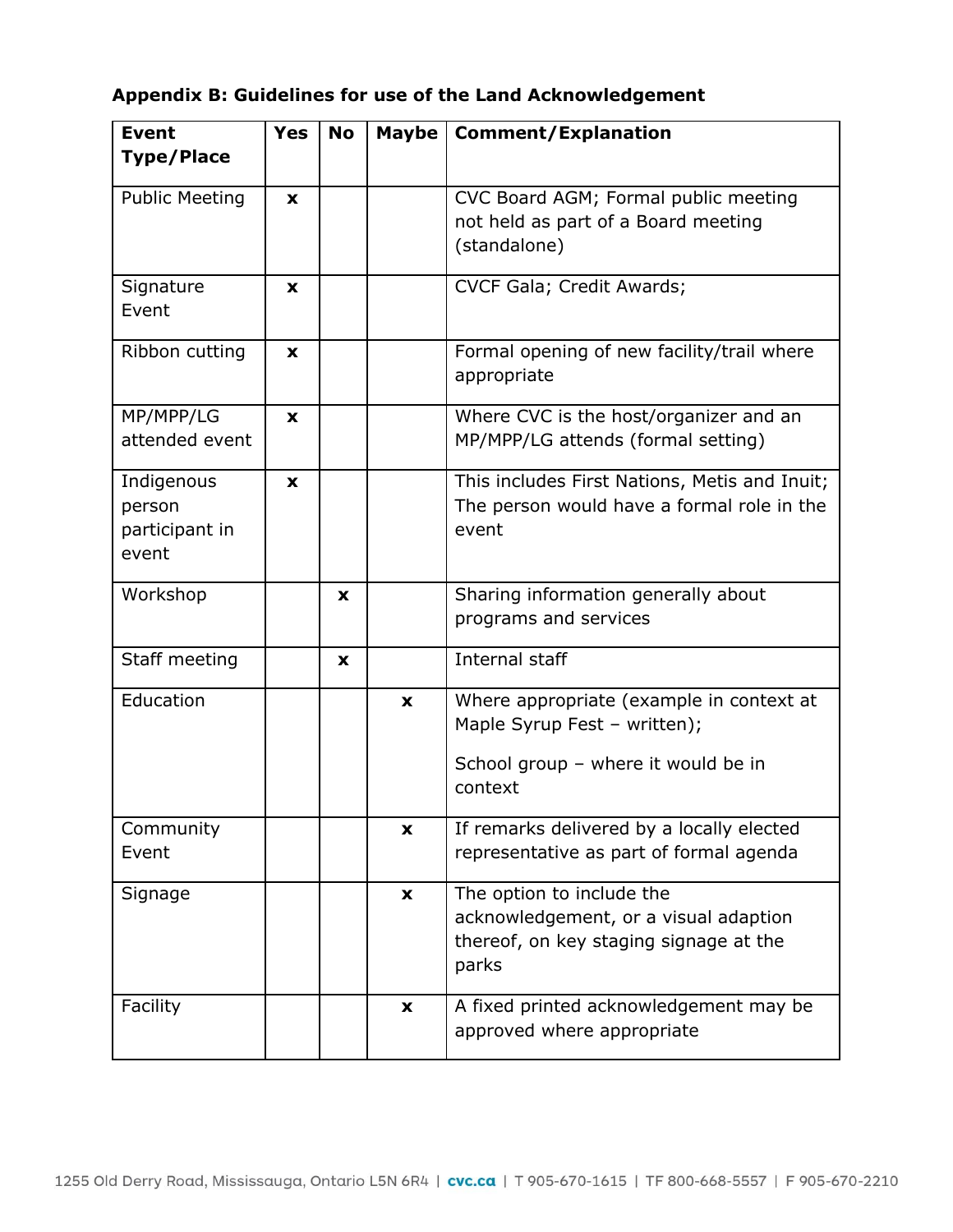

## **Appendix C: Additional Good Practices for engaging, collaborating, and partnering with Indigenous Nations, communities, and people:**

Non-Indigenous persons engaging with Indigenous Nations, Communities, and Peoples should make efforts to listen, ask questions, and learn about Indigenous culture and protocol. Some good practices for meetings and engagement include:

- 1. **Ask and seek guidance**: For guidance regarding meeting protocols, including structure, ceremonial practices, agendas, timing, record keeping, attendees, or any other matters it is crucial to ask or discuss with the identified Indigenous Elder/knowledge Keeper or otherwise acknowledged Indigenous leader present at the meeting; alternately, guidance can be sought from other contacts in the Indigenous community, from the Credit Valley Trail Indigenous Roundtable, or CVC's Indigenous Engagement Working Group, if appropriate;
- 2. **Timing**: meaningful engagement, including building strong, long-term, and supporting relationships, takes time – allocate enough time in meetings, project plans and schedules to engage and build relationships for the long-term;
- 3. **Hospitality**: When hosting meetings and gatherings it is important to practice good hospitality, including welcoming individuals, welcoming the group, and providing healthy food and refreshments;
- 4. **Acknowledgement**: Ensure that a non-Indigenous group leader shares a Land Acknowledgement;
- 5. **Ceremony**: Learn about Indigenous ceremony and participate as appropriate Ceremony to begin a meeting or gathering is common, for example a smudge done by the Indigenous Elder/knowledge Keeper or otherwise acknowledged Indigenous leader present at the meeting;
- 6. **Introductions**: Roundtable introductions to begin meetings and gatherings are important; the meeting leader should start and determine the direction of the roundtable and participants should listen and take cues from other participants – it is often appropriate for introductions include a mix of professional and personal information;
- 7. **Agenda**: Have an agenda but take into account improvisation and ensure the agenda items for discussion or any decisions that need to be made are determined by the participants; after the meeting communicate back the major items discussed, any decisions made and next steps;
- 8. **Gifts**: Tobacco or other gifts may be offered but always defer to the Indigenous Elder/knowledge Keeper or otherwise acknowledged Indigenous leader present at the meeting.